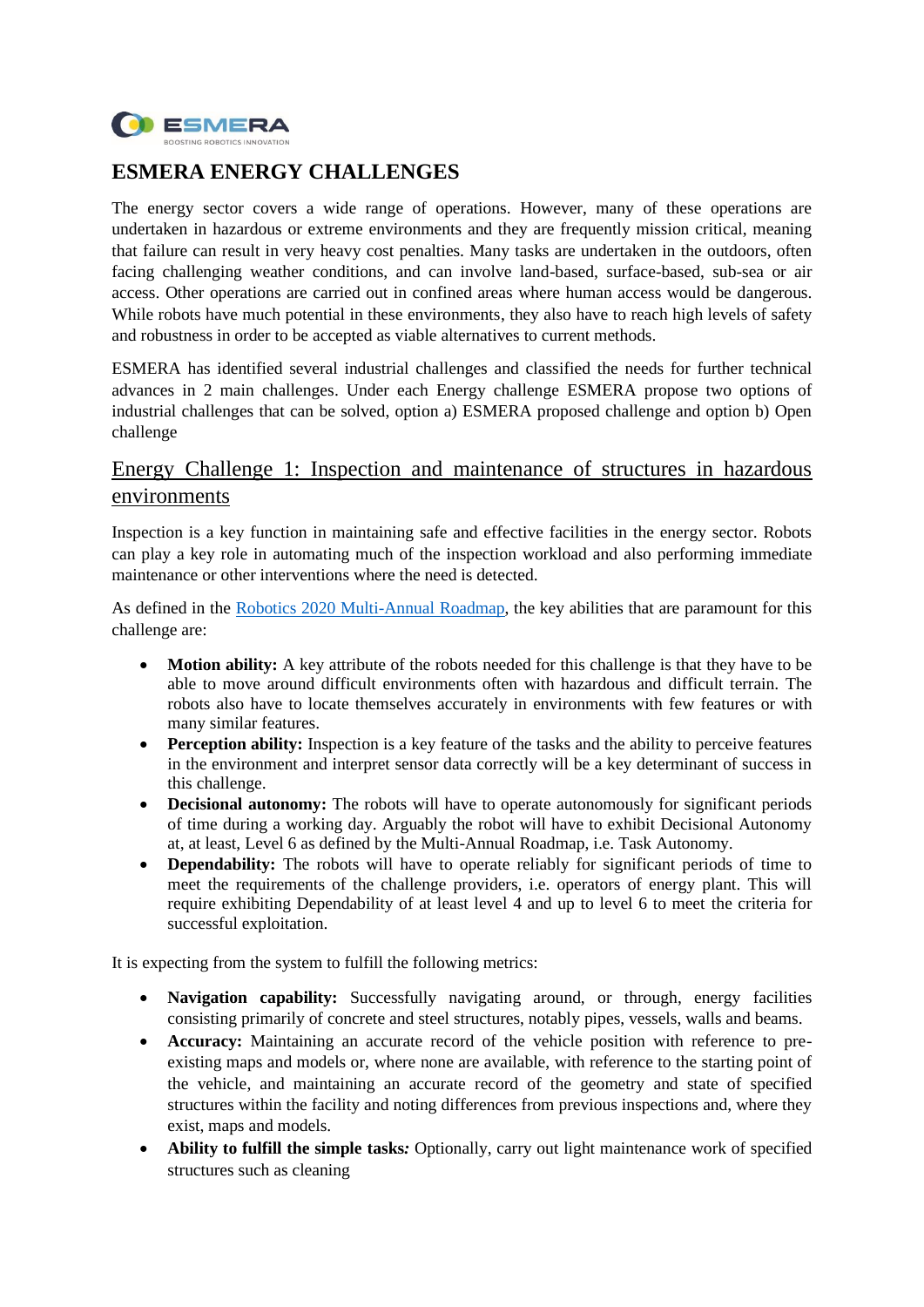• **Energy efficiency:** Maintaining, at all times, sufficient energy levels to return to the start point of the inspection

Under the above challenge ESMERA project proposes two options. The proposer must address at least one of these challenges although addressing more than one or highlighting where elements of the proposed system could be used for the benefit of more than one system would be beneficial.

**A) ESMERA proposed challenges:** this challenge is extracted from five industrial use cases which are:

**ENERGY CHALLENGE 1.A1 (E1.A1) Internal inspection of pipes in refineries**. Oil refineries have pipes flowing between processes that need regular inspection for corrosion. Pipe sizes vary between 1 to 36 inches with the average being 12 inches. After being inserted into the inspection robot needs to: Carry out a high resolution, visual inspection of the pipe and note any areas of corrosion, defects, deformation or coke build-up and maintain a record of the entire inspection for later review • Optionally carry out NDT (e.g. ultrasonic testing) on the pipe Be able to navigate past obstacles such as bumps, bends, branches and valves • Be able to operate in horizontal and vertical pipes • Be able to work at temperatures between  $0^0C$  and  $40^0C$ Weight is a priority and the robot should not exceed 10kg. Also for final testing at the customer site and for the final product the robot **Figure 1:** Pipe inspection

needs to be designed to ATEX Zone 1.

This challenge is provided by the company [TÜPRAŞ.](https://www.tupras.com.tr/)

### **ENERGY CHALLENGE 1.A2 (E1.A2)**

**Surface and sub-sea facility Inspection:** This challenge is to provide a multi-purpose survey / inspection surface / sub-sea robot that is capable of:

- Autonomous survey inspections along a predetermined route
- Whole structure inspection following structure geometry, e.g. pipelines, buoys or ship hulls. The robot is to determine suitable scan patterns where appropriate and adjust to local sea currents.
- Deployment of equipment at sea undertaken through teleoperation once the robot has arrived autonomously at the site
- Optionally, performing light



**Figure 2:** Sub-sea pipeline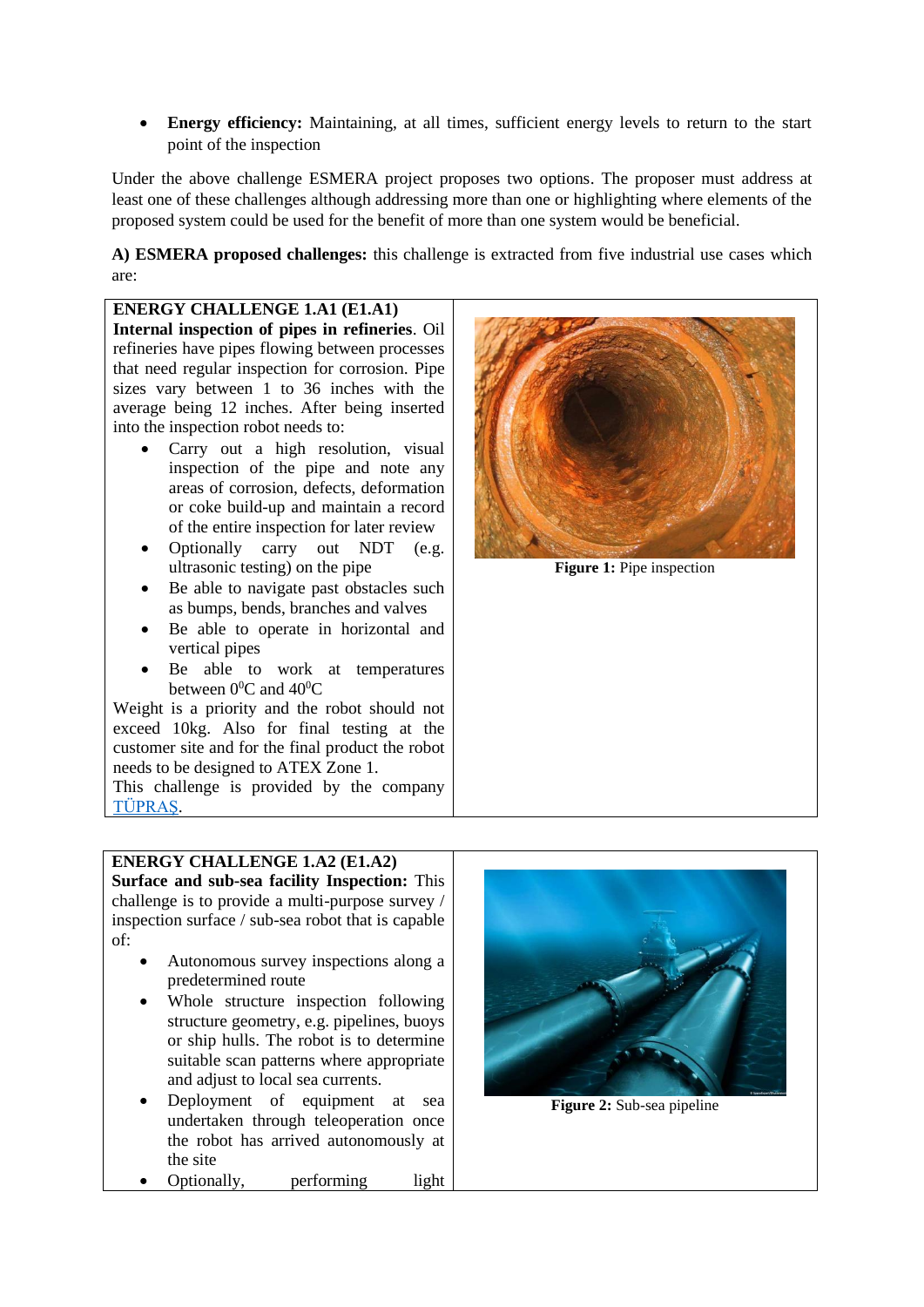#### **ENERGY CHALLENGE 1.A3 (E1.A3)**

**Sub-sea facility Inspection:** This challenge is to provide a multi-purpose autonomous survey / inspection robot that is capable of:

- Site (sea-bed) survey operations
- Facility Inspection noting any significant defects or corrosion. It would also be necessary to compare results with previous inspections
- Perform light duty cleaning of structures such as foundation piles in order to enable inspection
- Autonomous location at pre-defined sub-sea location
- Autonomous deployment and return to launch point

#### **ENERGY CHALLENGE 1.A4 (E1.A4)**

**Oil refinery / terminal inspection:** This challenge is to provide an inspection and monitoring robot for onshore oil refineries and terminals. The primary duties are inspection of facilities and detections of dangers, such as leaks. Particular requirements for this challenge are:

- Energy autonomy, i.e. either providing long term operation recharging or refueling or providing automatic recharging / refueling with multiple robots capable of providing continuous operations.
- Being able to locate itself accurately relative to a map or model of the facility and update such a map or model when discrepancies are found.
- Facility Inspection noting any significant defects or corrosion. It would also be necessary to compare results with previous inspections
- Detect hazards, such as leaks, and raise an alarm
- Perform pre-determined operations (tasks) on receiving an operator command
- Perform operations in a low connectivity environment that may have connectivity dead spots, low communications rates, etc.
- Also for final testing at the customer



**Figure 3:** Example of sub-sea oil production facility



**Figure 4:** Example of sub-sea oil production facility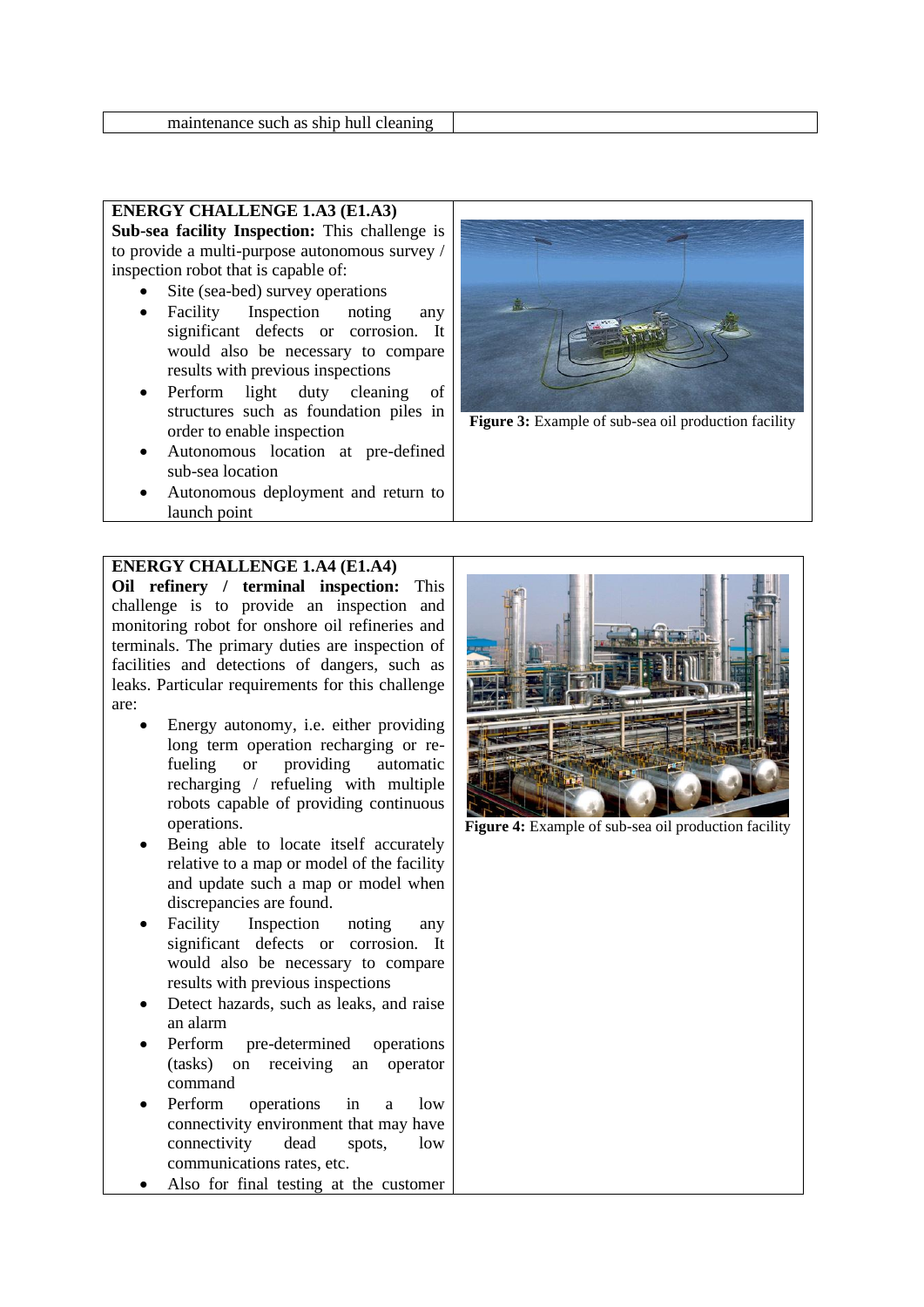| site and for the final product the robot |
|------------------------------------------|
| needs to be designed to ATEX Zone 1.     |

#### **B) Open challenge (ENERGY CHALLENGE 1.B (E1.B))**

Any other proposal for similar technologies is eligible for funding, provided that a thorough explanation of the industrial needs is presented. The proposals will also have to clearly identify the state of the art in commercially available solutions and highlight the differences/advances over it. More specific each proposal in order to be in line with the ESMERA requirements has to provide:

- Clear indication of the company, institution or other that are in need of the proposed solution (no funding is allocated to challenge providers)
- Description of the problem that the company or companies need to be solved.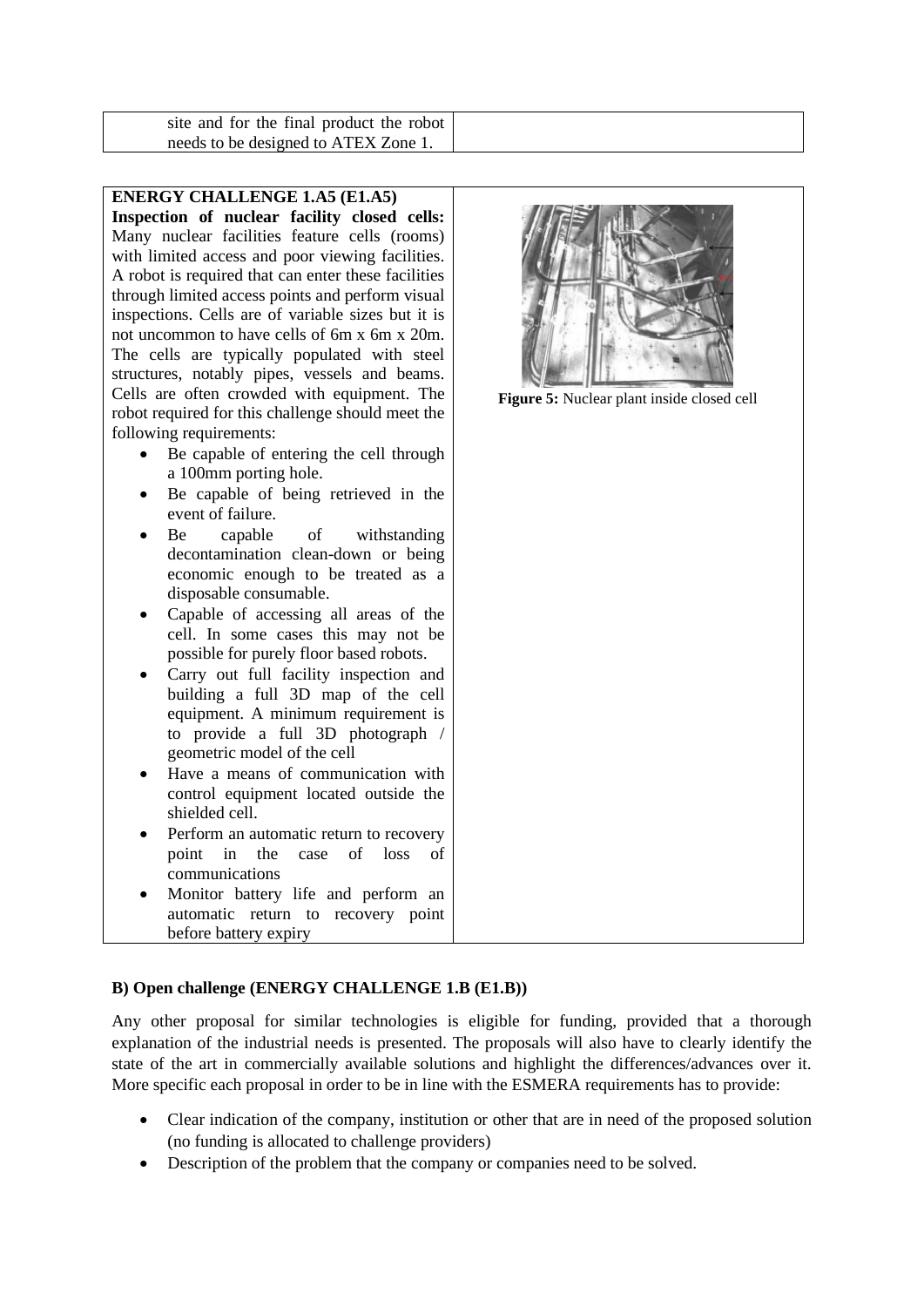• Proof that currently there is no comparable solution (concept or approach, performance, cost…) in the market.

# Energy Challenge 2: Advanced high-level control methods / systems for robot operations

Energy Challenge 2 involves the development of planning and control systems for robots in hazardous environments. The current situation in several areas of the energy industries is that tele-operated robots are used for performing tasks that would otherwise be hazardous for humans to perform. However, teleoperation is not the most efficient form of control. Nevertheless, for various reasons, ranging from investment considerations to provable safety requirements, it is difficult to introduce autonomous robots into many of those applications. There is a requirement, nonetheless, for gaining some of the benefits of intelligent robots, either by retro-fitting more advanced control systems or using more advanced planners / controllers in incremental steps in order to make the case for autonomous operations.

The key abilities involved with this challenge are:

- **Cognitive Ability:** The robots will have to understand and reason about its environment and task in order to meet this challenge. Arguably the robots will have to operate somewhere between levels 6 to 9 to achieve all the aspects of the challenge, albeit in a limited environment. Nevertheless, it is likely that the robots will have to operate at the state of art, if not beyond, to achieve the necessary performance.
- **Decisional Autonomy:** The robots will have to operate autonomously for significant periods of time during a working day. Arguably the robot will have to exhibit Decisional Autonomy at, at least, Level 6 as defined by the Multi-Annual Roadmap, i.e. Task Autonomy.
- **Perception Ability:** The robot for this challenge needs to have a good understanding of its environment based on sensor inputs. The environments often encountered in the energy industries present challenges for current perception systems that require a step change in performance.
- **Interaction Ability:** The robots in this challenge have to interact, albeit remotely and intermittently, with operators who need to understand the current situation and authorise autonomous operation based on a good situational awareness. This requires a two way interaction
- **Dependability:** The robots will have to operate reliably for significant periods of time to meet the requirements of the challenge providers, i.e. operators of energy plant. This will require exhibiting Dependability of at least level 4 and up to level 6 to meet the criteria for successful exploitation.

It is expecting from the system to fulfill the following metrics:

- **Task planning capability:** Planning the task sequence of a robot based on a pre-determined mission and, the perhaps incomplete, known geometry of the task cell, and planning the detailed sequence of moves to complete a task.
- **Decisional autonomy:** At key stages to determine the state of the task cell or key elements within the cell and to re-plan the mission based on these readings, and to spontaneously react to external and internal (to the robot) signals and alarms and adjust the plan appropriately.
- **Data storage ability:** To maintain a record of all actions and readings during a mission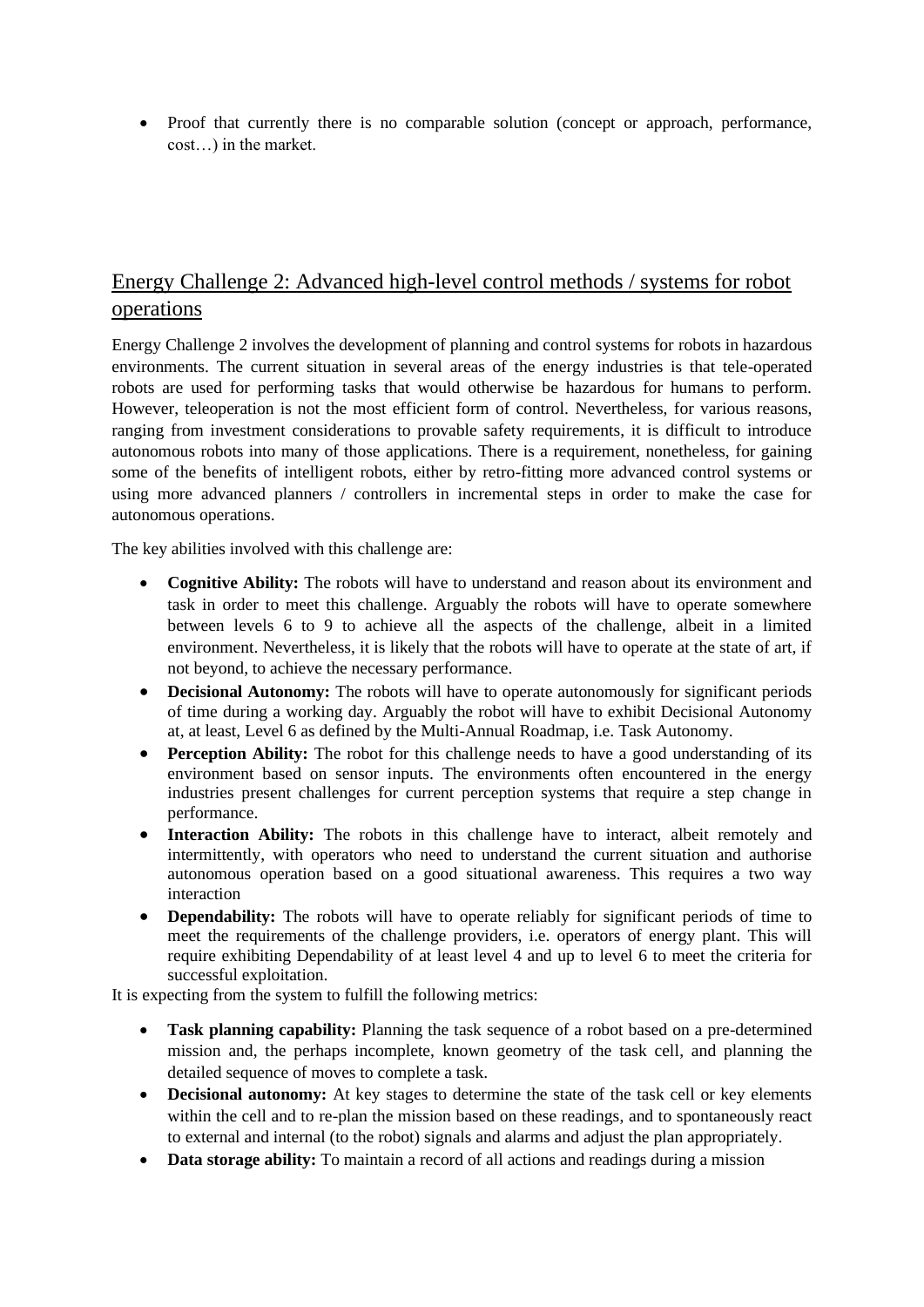Under the above challenge ESMERA project proposes two options. The proposer must address at least one of these challenges although addressing more than one or highlighting where elements of the proposed system could be used for the benefit of more than one system would be beneficial.

**A) ESMERA proposed challenges:** this challenge is extracted from two industrial use cases which are:

**ENERGY CHALLENGE 2.A1 (E2.A1) Control and Inspection system for offshore platform crawler.** A planning and control system is required to be retrofitted onto an existing crawler robot with manipulator (built by TechnipFMC) to perform operations on an offshore oil platform. The control system needs to plan the daily mission of the robot in performing inspection and maintenance tasks. Specifically the control system should provide the robot with the capability to:

- Autonomously plan a route around the platform to take in designated inspection points and way-points.
- Plans to include navigation around the platform, including climbing stairs, taking readings at designated points and undertaking Ultrasonic testing of specified components.
- Accurately assess the position of the robot within the platform.
- Make inspections of various gauges, dials and valves and, if necessary, replan mission based on readings.
- Open or close valves based on mission parameters and sensor data.
- Undertake metrology readings and produce 3D map of platform.
- Detect leaks and perform pre-specified tasks on detection
- React, i.e. re-plan, to any external or internal alarms or signals as according to pre-determined rules including returning to charging station before battery is exhausted.

The control system and any sensors should be capable of being certified to ATEX Zone 1.



**Figure 6:** Offshore oil platform environment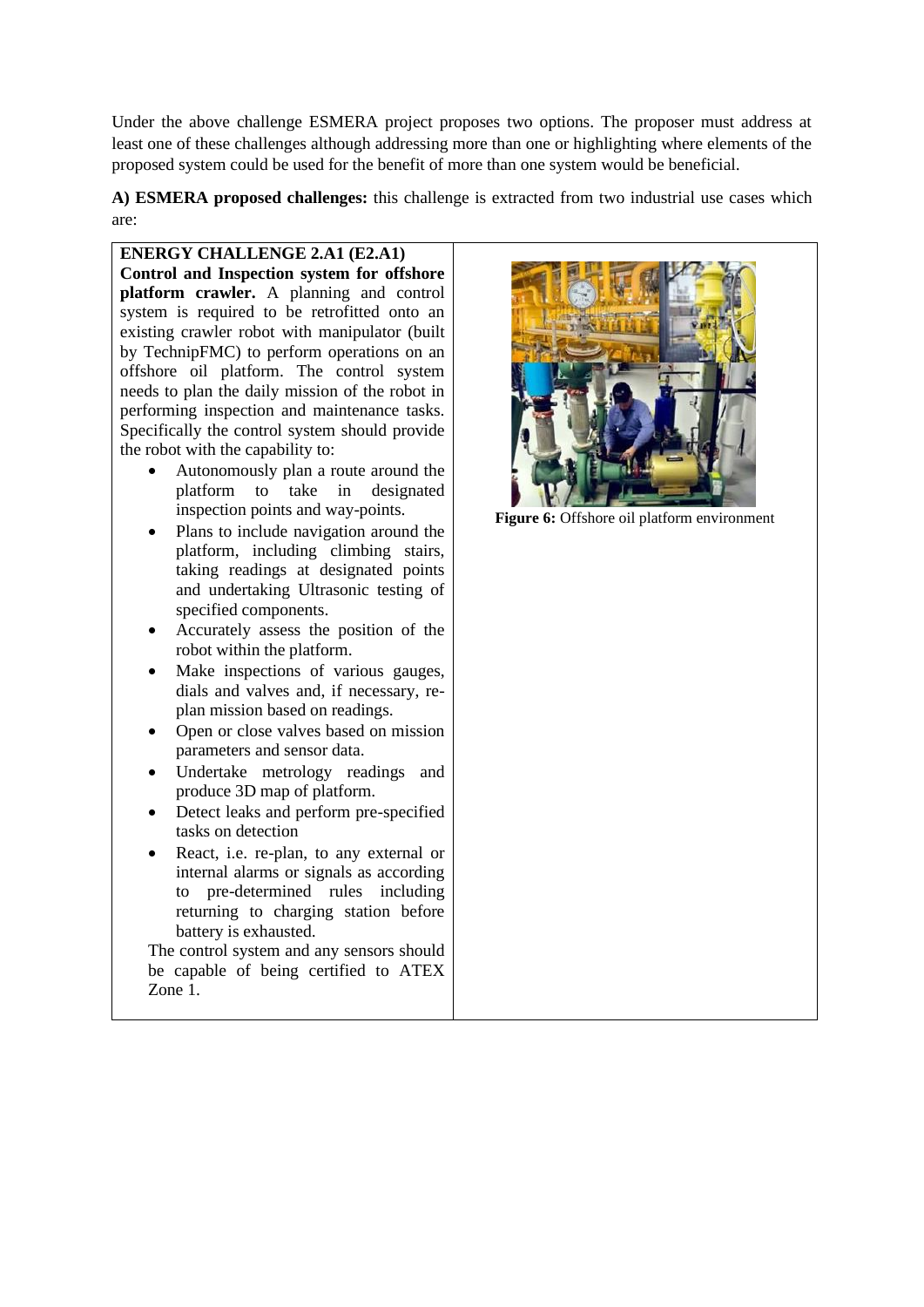**ENERGY CHALLENGE 2.A2 (E2.A2) Perception and planning system for nuclear decommissioning.** Sellafield facilities are mostly made up of process plant and equipment. To decommission these facilities the internal plant needs to be cut up and removed. The main plant to be cut are pipes and vessels of various sizes. Currently this is undertaken through manual teleoperation. The intention is to move to more autonomous operation through a series of incremental steps, starting with a system that can advise operators of the optimum cutting strategy with the next step being the control of the robots after authorisation from the robots. The Challenge covers these first two steps.

To enable in-facility cutting and moving of plant there is a need to dynamically model local plant (eg pipes and vessel) and provide real time cut paths options that an operator can select and use with advice to the operator of optimal cut lines that are both accessible and that will maximise stability of the rest of the plant. Following the choice of the desired cut path the system will monitor the cut and modify the cut path in real-time to maximise the stability of the plant and the effectiveness of the operation. To achieve the monitoring and modelling system should, ideally, be capable of operating at 30 frames a second to account for the plant movement during cutting.

The key characteristics of the systems are:

- Dynamic modelling of plant
- Real time cut path planning
- Real time updating to allow for plant movement during the dismantling process tasks on detection

The system would need to:

- 1. Produce an initial geometric and physics model of the plant subset to be decommissioned based on sensor data and existing design data (although the latter is not always available in an accurate geometric state)
- 2. Determine the optimum cutting pattern for safe decommissioning of the plant sub-set which include the plant support and holds points during



**Figure 7:** Example of complex pipework in a UK nuclear facility